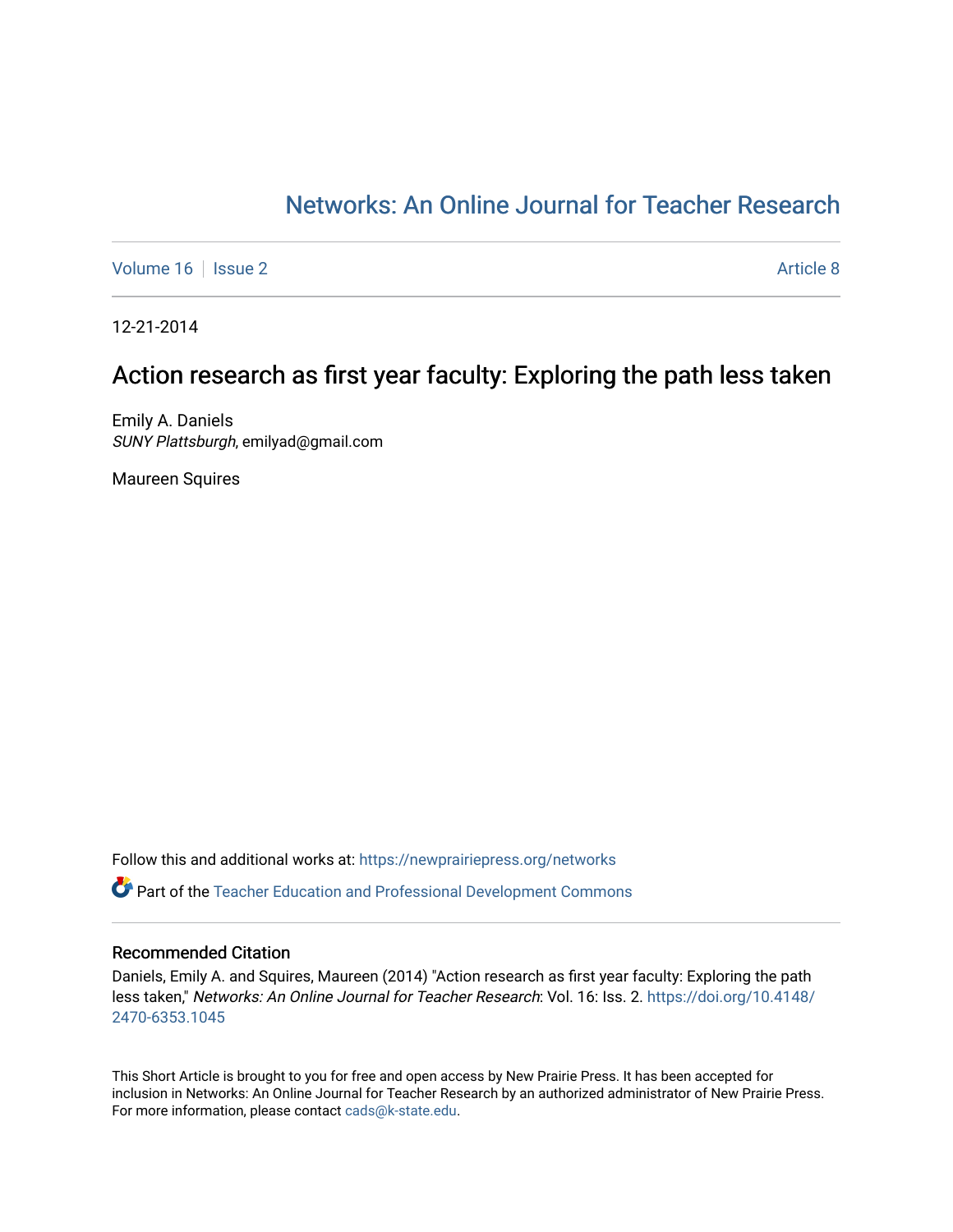

An On-line Journal for Teacher Research

# **Action Research as First-Year Faculty: Exploring the Path Less Taken Emily A. Daniels & Maureen Squires**

*The integration of educational research and practice is essential if any genuine progress is to be achieved in addressing compelling, complex and significant issues in education.* (Pine, 2009, p. 3)

As new faculty members, both authors came to the process of action research through collaboration. The path was a new one that we had previously not explored, one that emerged as we moved forward together. We started down this woody lane with ideas, hopes and flashlights to begin to clarify our work, our ideas, and the needs of our students. We also hoped to illuminate the way for other junior faculty members attempting to integrate action research into their praxis.

Both of us were trained at research-intensive universities, where research is often not as intertwined with classroom practices as it could be. I (Emily) did not have previous experience with action research, but I had taught for 15 years, and engaged in research through my doctoral program over the course of several years. Like Emily, I (Maureen) did not have extensive training in action research. Yet my experiences as an 11-year educator and student in a doctoral program and an educational leadership program provided me opportunities to engage in research and become a critical practitioner.

After arriving at the college, talking together, and considering options, we began to develop promising ideas that could support us as junior faculty and action researchers. Action research has a distinctive democratic appeal and our conversations highlighted the importance of both modeling the research process and actively reflecting on our practices.

Students enter into our combined Bachelor of Arts/Master's in the Science of Teaching Program as undergraduates or move into our MST Program as Master's candidates matriculating after they have earned Bachelor's degree elsewhere. Both groups of students take the research class during their first semester of graduate work. The students are seeking certification in childhood or adolescent education in the content areas including math, science (e.g., biology, geology, chemistry, physics), English, social studies, and foreign languages (e.g., Spanish, French). The yearlong research course opens with a focus on general information and the exploration of educational research, which leads to the development of a collaborative research proposal during their first semester. Their second semester is dedicated to implementing the research project through the collection and analysis of data, the writing-up of their project and a poster session presentation.

Beginning the process of research as first-year faculty members, we confronted multiple levels of complexity. We worked to balance various nuances of learning systems, instructional skills and practices, and the organization instructional environments while addressing students' needs, alongside our academic and campus-wide responsibilities. The juggling of these responsibilities and identities contributed to our desire to understand how our development as scholars was parallel to the development of our students as teachers. We began to consider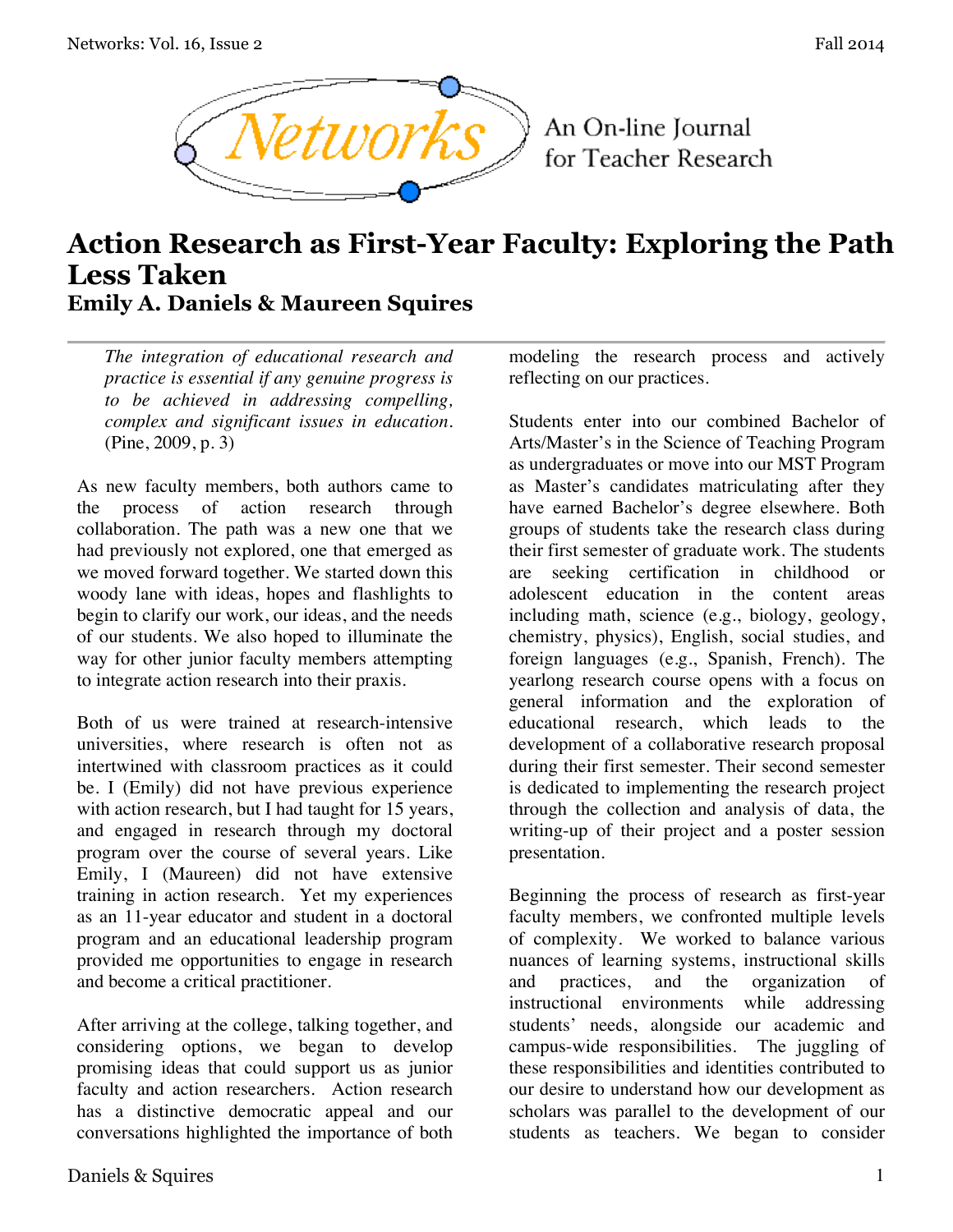research to be a topic, an experience, and an identity. Across these many levels, we found ourselves struggling to portray the topic of research to our pre-service teachers as something intriguing, informative, necessary and perhaps potentially empowering. We opened a discussion based on these questions: What does it mean to be a teacher as well as a researcher? How do we combine these identities and practices?

# **Questioning**

The focus of our work involved bringing together the practices related to teaching with research possibilities through the introductory research course. We noticed that the narrow definitions of research brought by our students seemed irrelevant to them as pre-service teachers. Some students understood research as searching the Internet for information related to pre-assigned topics; other students with math and science backgrounds viewed research as strictly quantitative. Due to this disconnect, many of our students questioned why they were required to take a research course. One student laughingly admitted that she had postponed the research course as long as possible thinking that it would be dreadfully boring and irrelevant. These admissions emerged late in the second semester pointing to the necessity of delving more deeply into the purpose and role of classroom research.

Our questions were as follows:

1) What does it mean to become a pre-service teacher-researcher? How do pre-service teachers conceive of educational research? How do their identities shift and grow as they become pre-service teacher-researchers?

2) How might a two-semester research course be designed to introduce research to preservice teachers while providing an initial research experience?

3) What content might be emphasized in a 2 credit research course for pre-service teachers?

4) How might students be invited to engage in the research process before implementing their own study?

5) How do instructors scaffold learning and create cultures that support the professional and intellectual growth of pre-service teacherresearchers?

We hope to encourage growth as well as exploration, as we collectively learn about the research and teaching spectrum, and explore our potential roles within the teacher-research community. In addition, we hope that our discussion of possibilities and challenges supports other junior faculty members who wish to embark on the same journey.

### **Tensions**

An important tension involves our roles at a teaching-intensive college, with 3-4 classes of 50- 100 students each semester. This was particularly intense during our first year. The tensions revolved around creating spaces for meaningful research, meeting the requirements of the program, and finding time to think deeply, examine data, and conduct research. Perhaps all faculty face these struggles, but as first year professors, we encountered a steep learning curve. We encountered dual, and perhaps conflicting, messages about the importance of our research. At times we were strongly encouraged to conduct research; other times we werere told to "create boundaries" between the time devoted to research and teaching. While our colleagues, department chairs, and our Dean were supportive of our research initiatives, we struggled to maintain a balance between actively engaging in research and meeting our teaching responsibilities - balancing the life of the mind with the life of the classroom.

Three additional difficulties and tensions surfaced as we continued with our work. The first dilemma involved the distinct possibility that action research did not fit with the requirements and limitations inherent in our program. In other words, while we fully intended to focus our class on action research, timeframes were not sufficient to allow students to conduct research in their classroom placements. The lack of a fieldwork component within the research courses made it difficult for students to conduct action research projects. This was true despite our differentiation of the course requirements to allow students to pursue individualized projects based on their interests, curiosities, and passions. Students